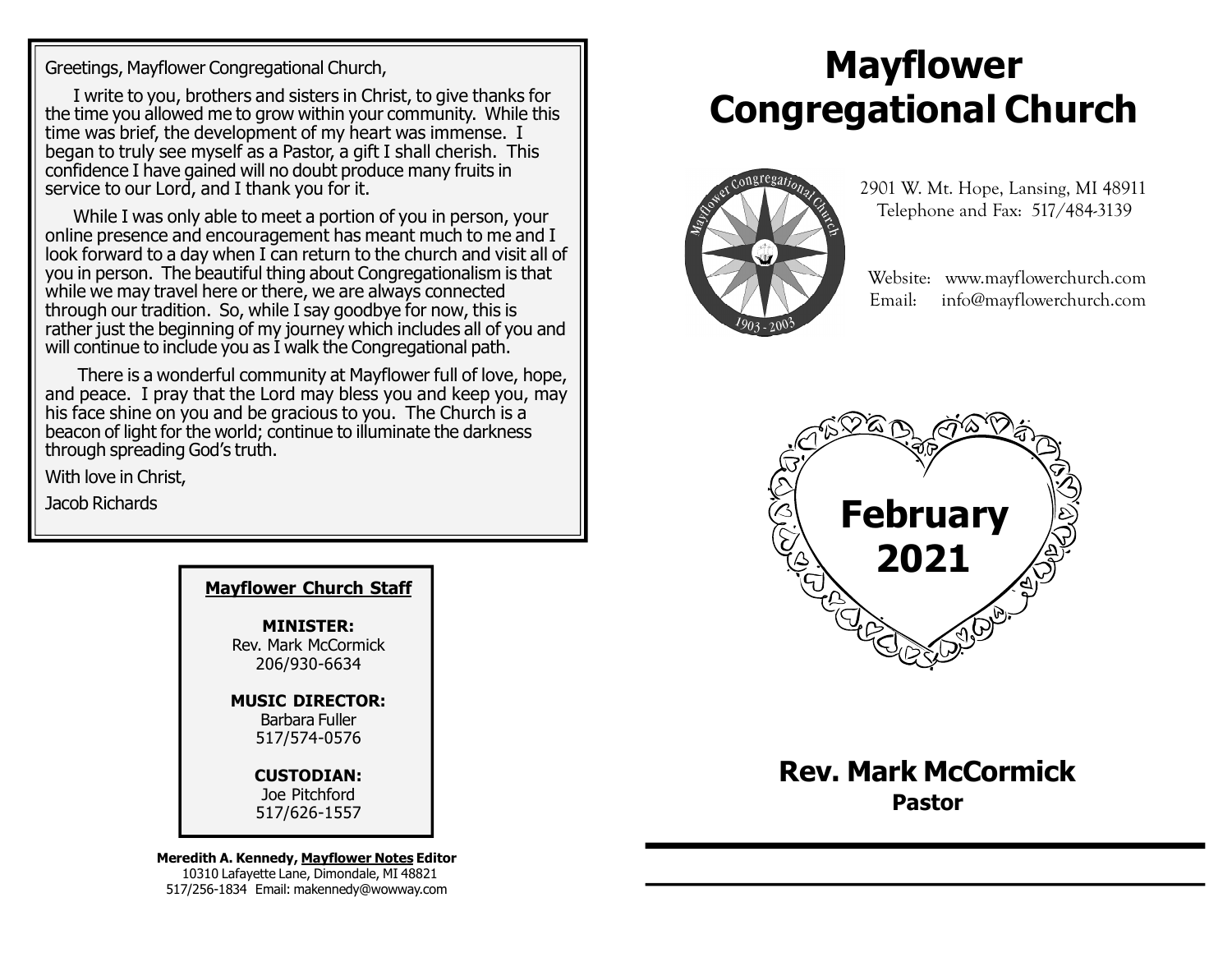

- 2/1 Nancy McKay
- 2/9 Lisa Jones
- 2/11 Bob Z
- 2/21 Carla Woodward
- 2/22 Gwen Tisdale
- 2/24 Martha Swan
- 2/26 Candy Bywater





## It's happening in February...

- 2/7 Communion
- 2/14 Trustees 7:00 p.m. on Zoom
- 2/15 Deadline for March Mayflower Notes
- 2/17 Prudential Council 7:00 p.m. on Zoom

Exercise Class - Mon., Tue., Wed., Fri. -

4:30 p.m. on Zoom



All you need is love. But a little chocolate now and then doesn't hurt.

Charles M. Schulz

### Mitten Tree

We have wrapped up the Mitten Tree project. Your monetary gifts totaled \$700 (a record!) plus many knitted items. You may still bring in knitted items at any time. Thank you, Mayflower!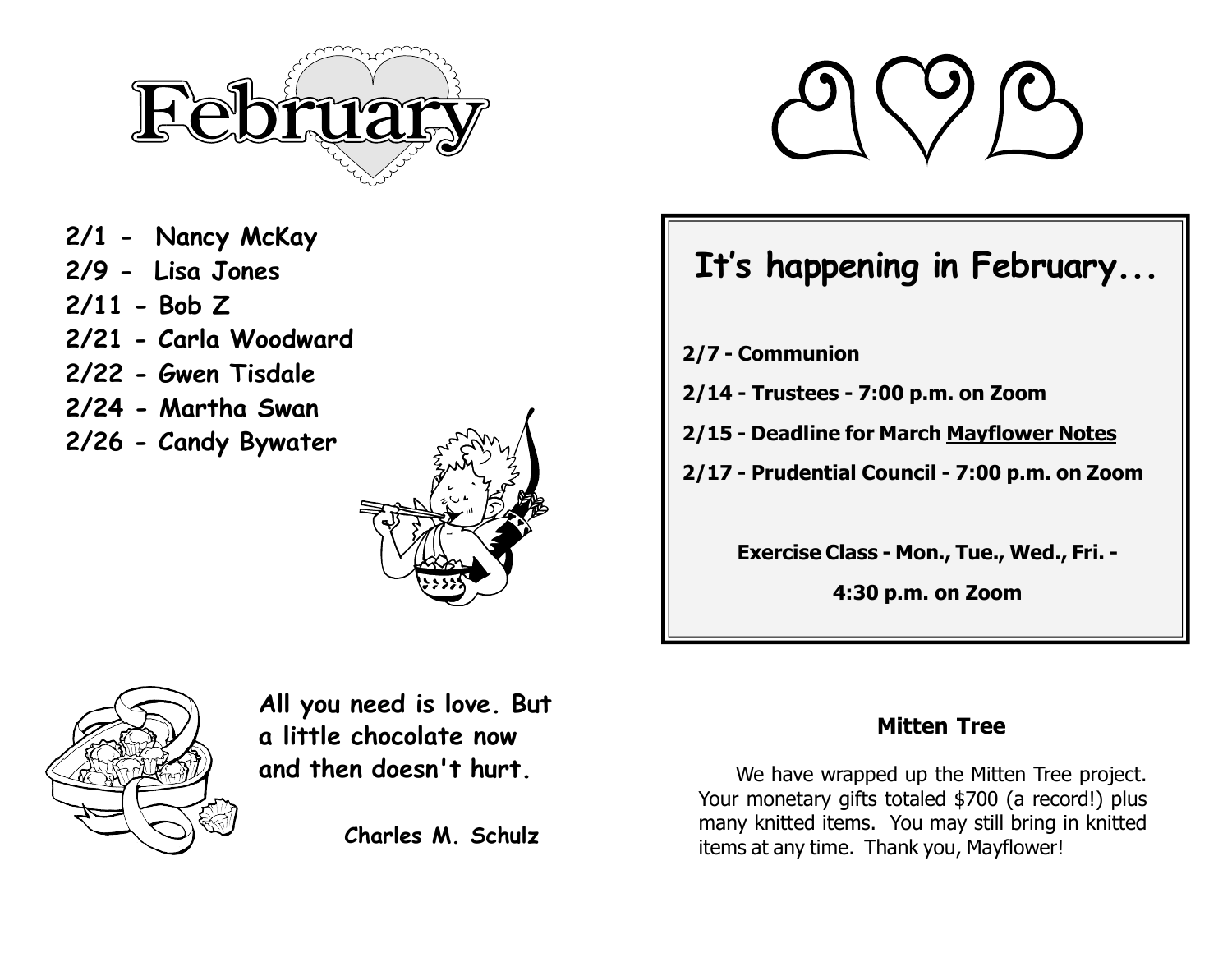

#### Mayflower Financial News

In early January, we sent a check for \$1300 to the Baby Boxes for Haiti project and a check for \$1100 to the Salvation Army (our Christmas Eve collection). It is such a thrill to have the congregation so generously support these deserving charities, especially in these difficult times.

We are winding up the Mitten Tree project, with \$700 donated. That amount will be divided between Lewton School and the Lansing Charter Academy so they will have funds to address the needs of their students. Thank you, everyone!

The following is a summary of our finances as of December 31:

| Income:                       | \$11,847.55   |
|-------------------------------|---------------|
| Expenses:                     | 13,558.75     |
|                               | $$ -1,711.20$ |
| <b>YTD</b> for Twelve Months: |               |
| Income:                       | \$120,916.15  |
| Expenses:                     | 109,112.14    |
|                               | \$11,804.01   |
| <b>Fund Balances:</b>         |               |
| Checking:                     | \$12,868.08   |
| Savings:                      | 100,439.39    |
| Savings CD:                   | 22,547.34     |
|                               | \$135,854.81  |

Detailed financial reports are in the brochure rack in the lobby or can be emailed to you. Contact us if you have questions or want a copy.

> —Linda Wheeler, Treasurer, and Lorraine Finison, Financial Secretary

### Pastor Mark's Musings

It's February! The word root is februum or februa, pertaining to the rite or instruments of purification. In the Northern hemisphere, these instruments were used in the preparation for the coming of Spring. My father used to say that when we get to the end of February, winter's back will have been broken. Whether that is true or not, by the time this month ends, our minds will be turning toward thoughts of the promise of Spring.

There are three things specifically I would like us to think about in February, among the many other things we will encounter during this month. First is the birthday of George Washington on Feb. 22. I challenge you to look up and read the 110 rules of civility written by our first president. You will find them at www.mountvernon.org. It will amaze you how eroded our national standards of decency and civil behavior have become, especially in the halls of Congress as well as the Presidency. Second is Black History Month. I find that our general populace as well as church members are woefully ignorant of the contributions and experiences of Black Americans through the years. A transforming book for me is "Knock at Midnight: Inspiration from the Great Sermons of Rev. Martin Luther King, Jr." It was placed in my hands as a young minister and has served as a reminder of the courage and fortitude it takes to preach a gospel of love, and at the same time speaking truth to power, both of which Jesus consistently did. This book is a collection of sermons preached by Dr. King before he reached the age of 25 and is available on Amazon.com. Finally, I would like you to think about Ash Wednesday, which is Feb. 17. As Protestants, we often leave this day and its significance solely to the Catholics, but we at Mayflower, along with many Protestant churches, have revived this ancient Christian observance as we join with Christians, both Catholic and Protestant, around the world. Ash Wednesday begins to prepare our hearts and minds for Lent, the annual observance which precedes the most glorious celebration of all, Easter Sunday, which is April 4.

Keep the faith, live the faith, and share the faith!

Pastor Mark